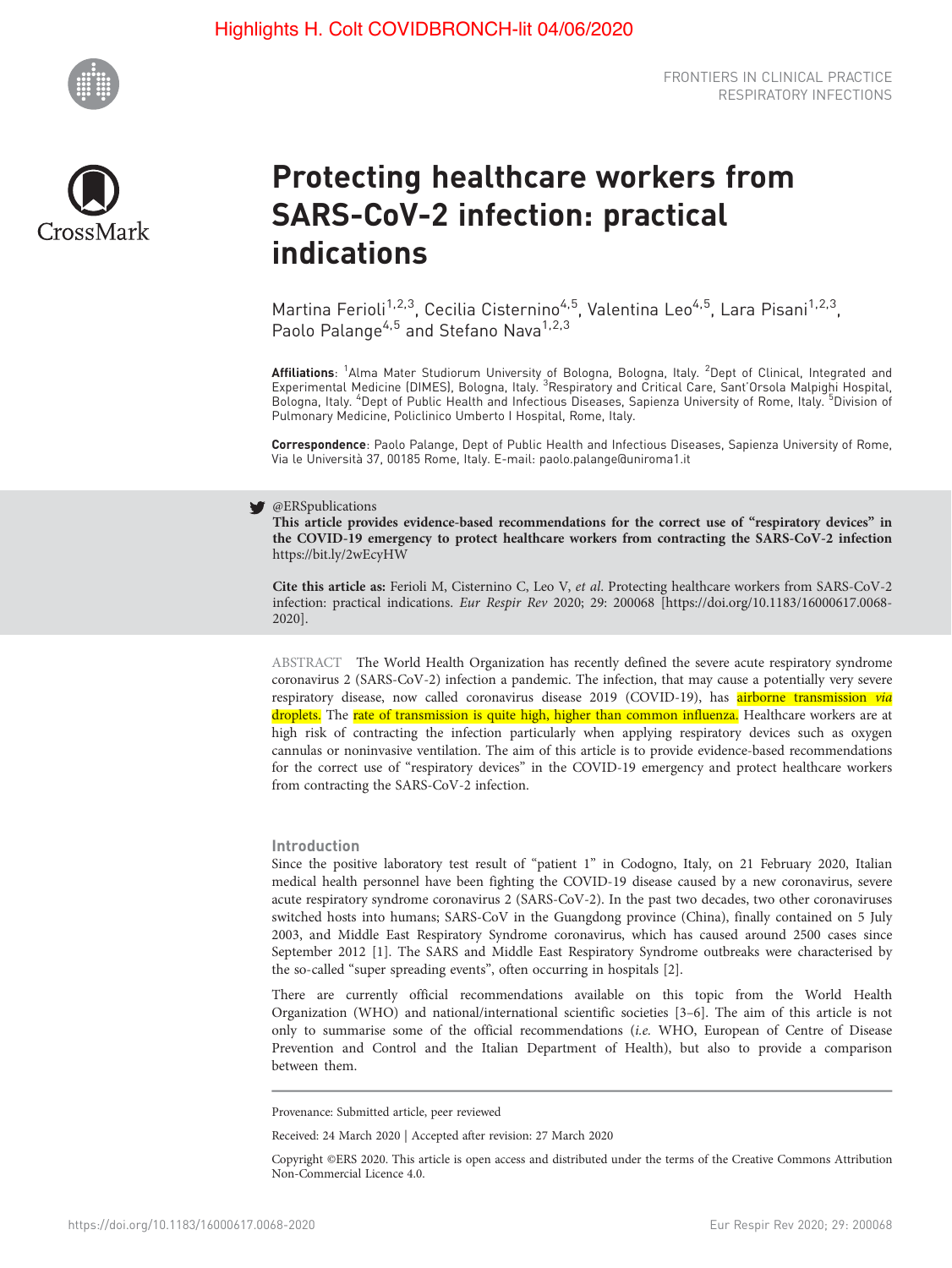How can we minimise contagion among healthcare professionals, what are the measures to take and what are the methods of ventilatory support at lower risk of contamination?

This article tries to answer these fundamental questions through a diversified approach.

Accordingly, this document is divided into three parts, as follows. 1) Risk of transmission during oxygen administration/high flow nasal cannula (HFNC) oxygen therapy, continuous positive airway pressure (CPAP) and noninvasive ventilation (NIV). 2) Safety measures to minimise COVID-19 transmission through contact/droplets. 3) Precautions to minimise transmission in the case of aerosol-generating procedures in COVID-19 patients.

#### 1. Risk of transmission during oxygen administration via nasal cannula/HFNC/CPAP/NIV

The risk of transmission of respiratory infections for healthcare workers depends on several conditions; some of them are nonspecific such as prolonged exposure, inadequate hand hygiene and personal protective equipment (PPE), insufficient spacing or rooms without negative pressure or insufficient air changes every hour [[7\]](#page-9-0). In healthcare workers' clinical practice, another important variable to consider is the exhaled air dispersion distance during oxygen administration and ventilatory support.

All data relating to exhaled air dispersion during such procedures come from scientific studies conducted in a negative pressure room, on a high-fidelity human patient simulator (HPS) that represents a 70 kg adult male sitting on a 45° inclined hospital bed. Exhaled air dispersion distance from the HPS has been evaluated using a laser smoke visualisation method and calculated on the median sagittal plane. Table 1 shows the maximum dispersion distances, the medium values are as follows.

Oxygen therapy via nasal cannula: exhaled air spreads from the HPS's nostrils towards the end of the bed almost horizontally to 66 cm when the oxygen flow setting is 1 L·min<sup>-1</sup>, to 70 cm when it is increased to 3 L·min<sup>-1</sup> and 1 m when it is 3–5 L·min<sup>-1</sup> [[8\]](#page-9-0).

Oxygen therapy *via* oronasal masks: the exhaled air jet reaches 40 cm with an oxygen flow of 4 L-min<sup>-1</sup> [\[9\]](#page-9-0).

Oxygen therapy via Venturi mask: exhaled air dispersion distance reduces with increasing lung injury. Delivering 24% oxygen with a flow rate at  $4 L \text{min}^{-1}$  in a normal lung and severe lung injury setting produces an air dispersion of 40 cm and 32 cm, respectively. When 40% oxygen is delivered at an 8 L·min−<sup>1</sup> flow rate the exhaled air dispersion distance is, in the same two lung settings, 33 cm and 29 cm, respectively [\[10\]](#page-9-0). These distances were studied in a general ward without negative pressure, but with double exhaust fans for room ventilation. When they were off, the air ventilation rates on the ward dropped significantly and the exhaled smoke filled the ward within 5 min.

Oxygen therapy via non-rebreathing mask: exhaled air dispersion distance is <10 cm irrespective of oxygen flow rate (6–8–10–12 L·min−<sup>1</sup> ) in either normal lung or severe lung injury [[6\]](#page-9-0).

| Method                                                                                  | Maximum exhaled air dispersion<br>distance |
|-----------------------------------------------------------------------------------------|--------------------------------------------|
| Oxygen <i>via</i> nasal cannula 5 $L \cdot min^{-1}$                                    | $100 \text{ cm}$                           |
| Oxygen via oronasal mask 4 L-min <sup>-1</sup>                                          | $40 \text{ cm}$                            |
| Oxygen via Venturi mask F <sub>10</sub> , 40%                                           | $33 \text{ cm}$                            |
| Oxygen via non-rebreathing mask 12 L-min <sup>-1</sup>                                  | < 10 cm                                    |
| CPAP via oronasal mask 20 cmH <sub>2</sub> 0                                            | Negligible air dispersion                  |
| <b>CPAP</b> via nasal pillows                                                           | $33 \, \text{cm}$                          |
| HFNC 60 $L \cdot min^{-1}$                                                              | 17 cm (62 cm sideways leakage if not       |
|                                                                                         | tightly fixed)                             |
| NIV via full face mask: IPAP 18 cmH <sub>2</sub> 0, EPAP 5 cmH <sub>2</sub> 0           | $92 \, \text{cm}$                          |
| NIV via helmet without tight air cushion: IPAP 20 cmH <sub>2</sub> 0.                   | $27 \text{ cm}$                            |
| EPAP 10 $cmH2$ 0                                                                        |                                            |
| NIV via helmet with tight air cushion: IPAP 20 cmH <sub>2</sub> O, EPAP<br>10 cm $H2$ 0 | Negligible air dispersion                  |

TABLE 1 Maximum exhaled air dispersion distance via different oxygen administration and ventilatory support strategies

 $\mathit{{F}_{10_2}}$ : inspiratory oxygen fraction; CPAP: continuous positive airway pressure; HFNC: high-flow nasal canula; NIV: noninvasive ventilation; IPAP: inspiratory positive airway pressure; EPAP: expiratory positive airway pressure.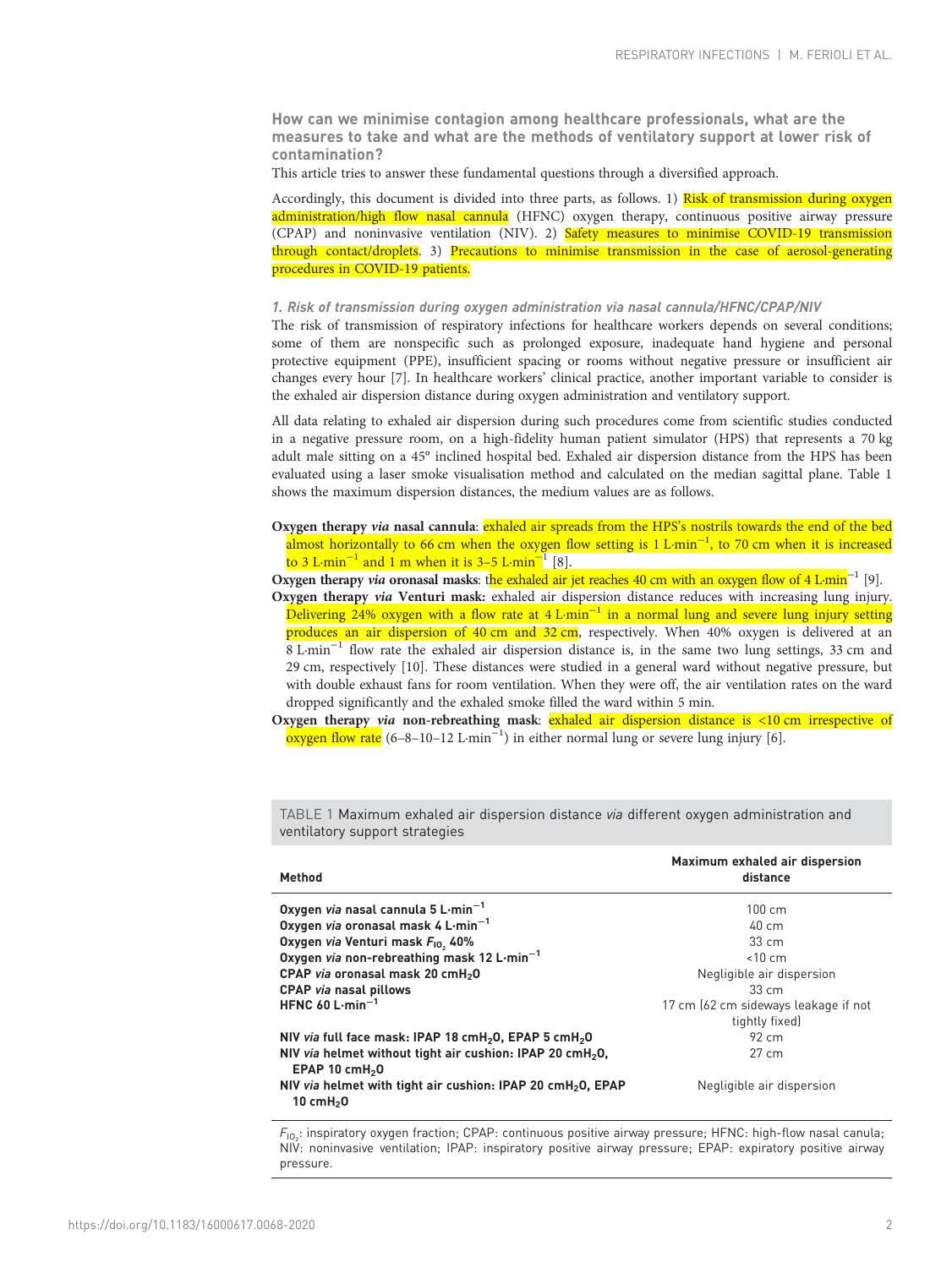- CPAP via oronasal mask: (CPAP 5, 10, 15 or 20 cmH<sub>2</sub>O) exhaled air disperses evenly in all directions through the mask's vent holes at a very low normalised smoke concentration irrespective of the severity of lung injury [[11](#page-9-0)] and, therefore, it was not feasible to measure distinct exhaled air dispersion.
- CPAP via nasal cannula (nasal pillows): there is an increase of air dispersion with increasing CPAP and a reduction of air dispersion with worsening lung injury. Using two types of nasal pillows, at a maximum CPAP of 20 cmH<sub>2</sub>O and with a normal lung, **maximum air dispersion distances are 26.4 cm** (Nuance Pro Gel) and 33.2 cm (Swift FX) [[11](#page-9-0)].
- HFNC: in a normal lung, there is an increase of air dispersion distance with increasing flow to a maximum of 17.2 cm at 60 L·min<sup>-1</sup>. With this flow rate, when nasal cannula is tightly connected lateral air dispersion is negligible, otherwise it can reach 62 cm. Worsening lung injury causes a reduction in air dispersion distance from HPS [[11\]](#page-9-0).
- NIV via full-face mask: in the Bilevel setting (inspiratory positive airway pressure (IPAP) 10 cmH<sub>2</sub>O and expiratory positive airway pressure (EPAP) 5 cmH<sub>2</sub>O) with a single limb circuit connected to HPS, the exhaled air jet spreads through the mask's holes up to 69.3 cm, 61.8 cm and 58 cm in the normal lung, mild lung injury and severe lung injury setting, respectively. Increasing IPAP leads to increasing exhaled air dispersion distance, e.g. with IPAP 18 cmH<sub>2</sub>O exhaled air jet reaches 91.6 cm [\[12\]](#page-9-0).
- NIV via helmets: with IPAP 12 cmH<sub>2</sub>O and EPAP 10 cmH<sub>2</sub>O, the exhaled air dispersion distance is 17 cm in normal lung and 15 cm in mild or severe lung injury. With IPAP 20 cmH2O the air dispersion distances in three different settings (normal lung, mild lung injury and severe lung injury) are 27, 23 and 18 cm, respectively (e.g. Oxygen Head Tent; Sea-Long, Waxahachie, TX, USA). Helmets with a tight air cushion around the neck–helmet interface, in a double limb circuit, have negligible air dispersion during NIV application (e.g. CaStar R; StarMed, Wokingham, UK) [[12](#page-9-0)].

Nebulisation of drugs with the jet nebuliser causes sideways leakage of exhaled air and the distance increases with increasing lung injury. Dispersion distance is: 45 cm in the normal lung setting (oxygen consumption 200 mL·min<sup>-1</sup>, lung compliance 70 mL·cm<sup>-1</sup> H<sub>2</sub>O); 54 cm in mild lung injury (oxygen consumption 300 mL·min<sup>-1</sup>, lung compliance 35 mL·cm<sup>-1</sup> H<sub>2</sub>O); <mark>and 80 cm in severe lung injury</mark> (oxygen consumption 500 mL·min−<sup>1</sup> , lung compliance 10 mL·cm−<sup>1</sup> H2O) [\[10](#page-9-0)].

Coughing, without wearing a mask, produces an exhaled air jet on a median sagittal plane of 68 cm from HPS (the patient); wearing a surgical mask reduces this distance to 30 cm, while wearing a N95 mask the distance was reduced to 15 cm. It is necessary to be aware that wearing a mask does not prevent air leakage between the mask and the skin; air dispersion distance is 28 cm with a surgical mask and 15 cm with a N95 mask [\[13](#page-9-0)].

Thus, we can state that CPAP *via* an oronasal mask and NIV *via* a helmet equipped with an inflatable neck cushion are the ventilatory support methods that allow the minimum room air contamination. However, we can argue that pressures set during NIV via helmet ventilation are relatively low. Moreover, all examined studies used smoke as the air exhaled marker, while viral transmission seems to happen through droplets; droplets are, indeed, heavier thus they should follow a briefer trajectory than the smoke. All results shown should, therefore, represent the upper limit of exhaled air dispersion and thus overestimate it. It's interesting to note, however, that all studies (except the one that used a Venturi mask) were conducted in a negative pressure room with at least six air changes per hour (minimum air changes recommended by WHO is 12 per hour) [[4](#page-9-0), [14\]](#page-9-0). In medical wards not equipped with negative pressure rooms, like those which admit most COVID-19 patients because of reduced bed availability, it is reasonable to imagine a higher exhaled air dispersion and contamination.

# 2. Safety measure to minimise COVID-19 transmission through contact/droplets

Exhaled aerosol size depends on the characteristics of the fluid, the force and pressure at the moment of emission, and environmental conditions (e.g. temperature, relative humidity and air flow). Large size particles remain suspended in the air for a short period and settle within 1 m from the source. Smaller particles evaporate rapidly, while dry residues slowly settle and remain suspended for a variable amount of time. Infectious respiratory aerosols are as follows. 1) Droplets: respiratory aerosol  $>5 \mu m$  diameter; 2) droplets nuclei: dry part of the aerosol  $\left\langle \langle 5 \mu \right\rangle$  diameter) which results from the evaporation of coughed or sneezed droplets or from exhaled infectious particles [[14](#page-9-0)]. According to the available evidence, SARS-CoV-2 transmission occurs through droplets.

Preventive measurements for patients, healthcare workers and community

• Wash your hands often with an alcohol-based (>65%) detergent if your hands are not apparently dirty, with soap and water if they are contaminated. Always wash your hands after contact with respiratory secretions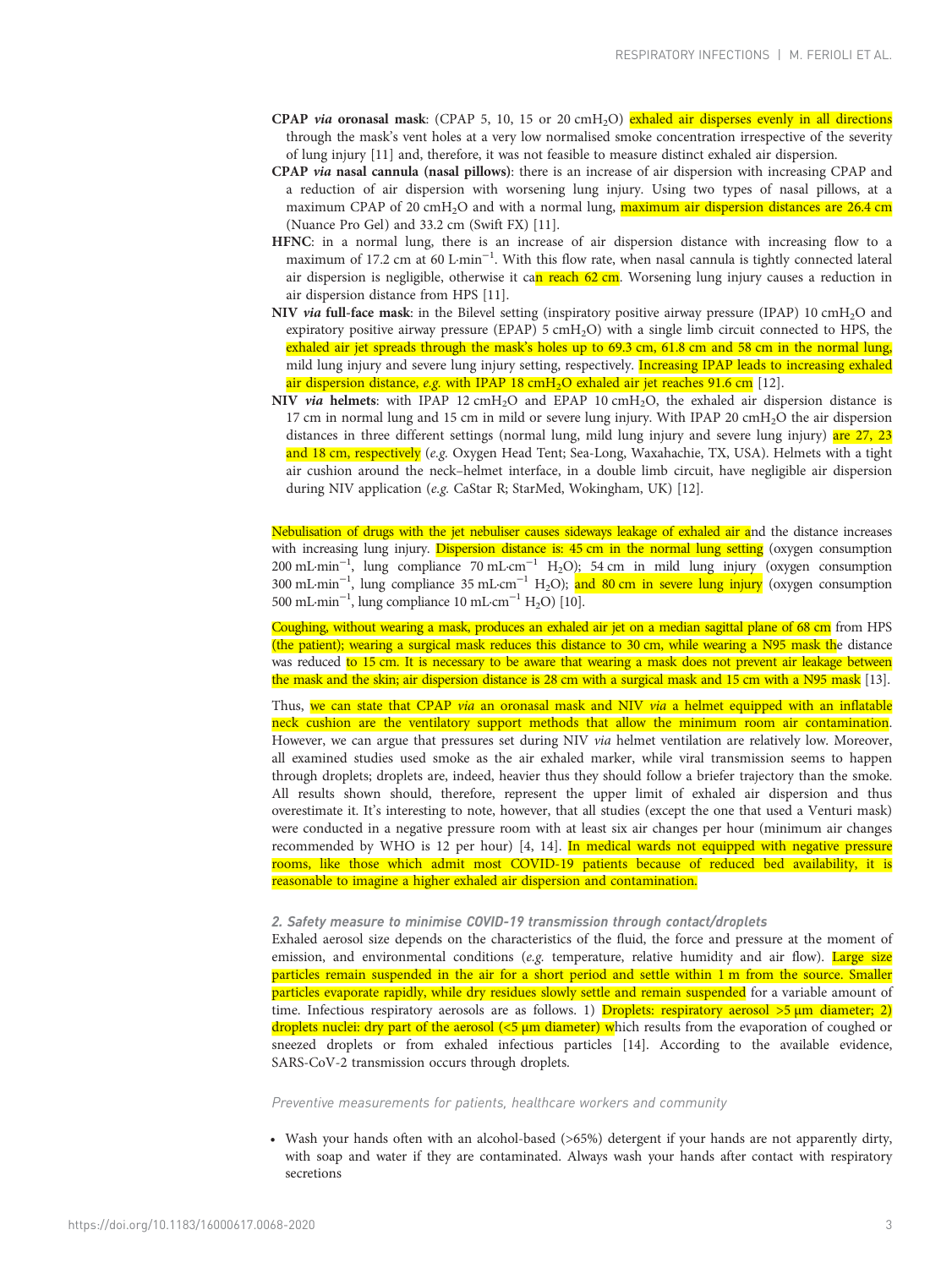- <span id="page-3-0"></span>• Avoid contact with eyes, nose and mouth
- Sneeze and cough into a bent elbow or tissue and then throw it away
- Wear a surgical mask if respiratory symptoms appear and immediately afterwards wash your hands
- Keep a distance of at least 1 m from patients with respiratory symptoms

## Prevention and control of suspected COVID-19 syndrome Patient placement

Patients should be placed in isolation rooms with negative pressure (at least 12 air changes per hour) a dedicated bathroom and, if possible, an anteroom. If negative pressure rooms are not available, choose rooms with natural ventilation with airflow of at least 160 L⋅s<sup>-1</sup> per patient [\[4](#page-9-0)]. If single rooms are not accessible, patients with suspected SARS-CoV-2 infection should be placed in the same room. Patients' beds should be located at least 1 m away from each other. It is critical that the area prepared to receive suspect patients is equipped with all the necessary PPE. All patients should wear a medical mask. It is critical to limit the number of healthcare professionals in contact with confirmed or suspected cases of COVID-19. It is better to put together a team of healthcare professionals who deal exclusively with suspected or confirmed cases to minimise the risk of transmission. A reminder to all the people who enter the patient's room is recommended, including healthcare workers and family members.

#### PPE

# Masks and respirators

Fabric masks (cotton or gauze) should not be used and are not recommended in any circumstance. Medical or surgical masks could be flat or plated (some are cup-shaped) and suitable for covering the nose and mouth. Secure them to the head with elastics or laces. These devices are made to guarantee one-way protection for healthcare workers, in order to capture their droplets. Respirators are tight masks that must seal off the wearer's face and work in a bidirectional sense, in particular for the protection of the wearer (e. g. from dust or fibres present in the air). The American system classifies ventilators according to the percentage of particles with a diameter  $>0.3$   $\mu$ m that can be filtered by the masks themselves, while the European system distinguishes them according to the FFP1/2/3 classification. The N95 mask according to the American classification system is able to remove 95% of all particles with a diameter  $>0.3 \mu m$  and it is comparable to a FFP2 mask according to the European classification system (table 2) [\[15\]](#page-9-0).

#### How to properly wear FFP2 and FFP3 masks

- Carefully place the mask on the face and cover the nose and mouth to minimise the space between the face and mask;
- While using the mask avoid touching it with your hands
- Remove the mask using the appropriate technique (avoid contact with the front of the mask, remove the lace from behind)
- After removal or when inadvertently touching a used mask, clean your hands using an alcohol-based cleaner or wash your hands using soap and water if visibly soiled
- Throw the disposable masks away after each use in a closed bag and dispose of them immediately after removal [\[16\]](#page-9-0)

The WHO advises healthcare workers to keep the same mask (FFP2 or higher) while routine care is being performed on multiple patients who have the same diagnosis, in order to rationalise the use of PPE and

TABLE 2 Respirator filtration efficiency according to the American and European classifications

| Type of mask                          | <b>Filtration efficiency %</b> |
|---------------------------------------|--------------------------------|
| American classification system        |                                |
| N95                                   | $\geqslant$ 95                 |
| N99                                   | >99                            |
| <b>European classification system</b> |                                |
| FFP1                                  | $\geqslant 80$                 |
| FFP <sub>2</sub>                      | $\geqslant$ 94                 |
| FFP3                                  | >99                            |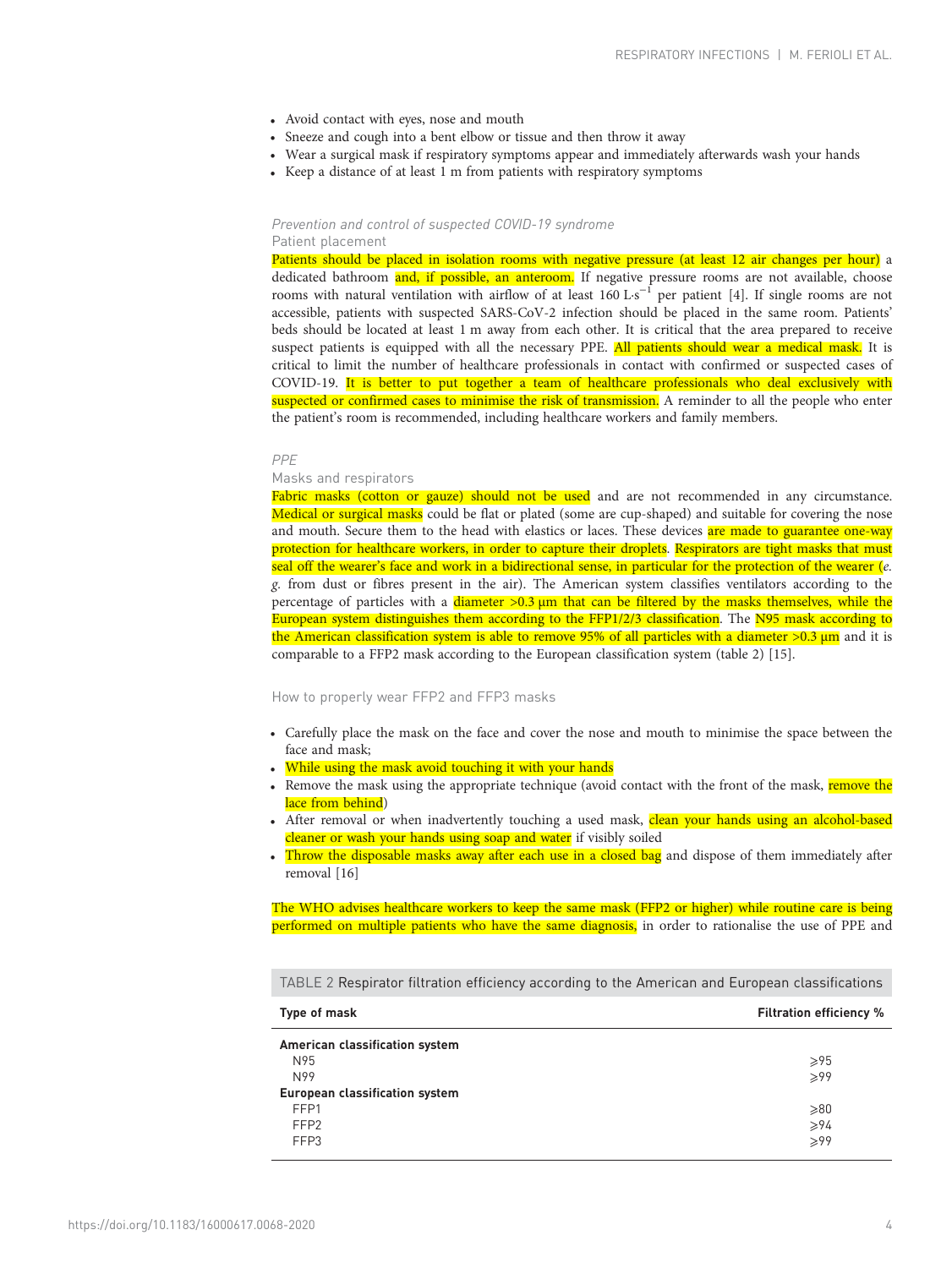<span id="page-4-0"></span>avoid an early depletion of stocks. Evidence indicates that FFP2/3 maintain their protection even when they are used for a long time. However, wearing a respirator for >4 h can cause discomfort and should be avoided [\[3](#page-9-0)]. Masks and respirators are important PPE for protection against SARS-COV-2, but alone are not enough.

# Other PPE

Correct PPE depends on the specific activity and healthcare setting. Table 3 shows which devices should be used based on the activity and contact with the patient [[3\]](#page-9-0). Healthcare workers must wear a FFP2 mask, goggles or face shield, a long-sleeved water-resistant gown and gloves. If water-resistant gowns are not available, single-use plastic aprons should be worn over the gowns to avoid body contamination. After the patient's examination, PPE must be properly stripped and disposed of. Healthcare workers should avoid contact with the eyes and nose via potentially contaminated gloves or bare hands.

[Table 4](#page-5-0) further illustrates the European of Centre of Disease Prevention recommendations for the protection of healthcare workers [[5](#page-9-0)].

| <b>Setting</b>                                       | <b>Target staff</b>   | <b>Activity</b>                                                             | <b>Type of PPE/procedure</b>                                                                                                                                                         |
|------------------------------------------------------|-----------------------|-----------------------------------------------------------------------------|--------------------------------------------------------------------------------------------------------------------------------------------------------------------------------------|
| COVID-19 patient<br>room                             | Healthcare<br>workers | Providing direct care<br>Aerosol-generating                                 | FFP2 mask <sup>#</sup><br>Double non-sterile gloves<br>Long-sleeved water-resistant gown<br>Goggles or face shield<br>FFP3 mask                                                      |
|                                                      |                       | procedures performed on<br>COVID-19 patients                                | Double non-sterile gloves<br>Long-sleeved water-resistant gown<br>Goggles or face shield                                                                                             |
|                                                      | Cleaners              | Entering the room of<br>COVID-19 patients                                   | $FFP2$ mask <sup>#</sup><br>Heavy duty gloves<br>Gown<br>Goggles or face shield<br>Boots or closed work shoes                                                                        |
|                                                      | Visitors              | Visitors to COVID-19 patients<br>are not allowed in Italy                   |                                                                                                                                                                                      |
| Ambulance or<br>transfer vehicle<br>COVID-19 patient | Healthcare<br>workers | Transporting suspected<br>COVID-19 patients                                 | FFP2 mask <sup>#</sup><br>Double non-sterile gloves<br>Long-sleeved water-resistant gown<br>Goggles or face shield                                                                   |
| <b>Outpatient facilities</b>                         | Healthcare<br>workers | Patient with respiratory<br>symptom                                         | Medical mask<br>Gloves<br>Disposable gown<br>Face shield                                                                                                                             |
|                                                      |                       | Patient without respiratory<br>symptom                                      | Not indicated                                                                                                                                                                        |
|                                                      | Cleaners              | After and between<br>consultations of patients<br>with respiratory symptoms | Medical mask<br>Heavy duty gloves<br>Gown<br>Goggles or face shield<br>Boots or closed work shoes                                                                                    |
| <b>Waiting room</b>                                  | Patient               |                                                                             | Patients with respiratory symptoms<br>must wear a medical mask. If<br>possible isolate patients with<br>respiratory symptoms, otherwise<br>keep a distance of 1 m from<br>each other |

TABLE 3 Recommended type of personal protective equipment (PPE) in the context of COVID-19 disease

While the World Health Organization (WHO) suggests wearing a surgical mask except in aerosol generating procedures, both the European Centre for Disease Prevention and Control report [5] and Italian Health Department [6] suggest the use of a FFP2 mask in case of suspected/confirmed COVID-19 and FFP3 in<br><mark>aerosol generating procedures.</mark> #: WHO suggest the use of a medical mask instead of FFP2. Reproduced with modification from [3] with permission from WHO.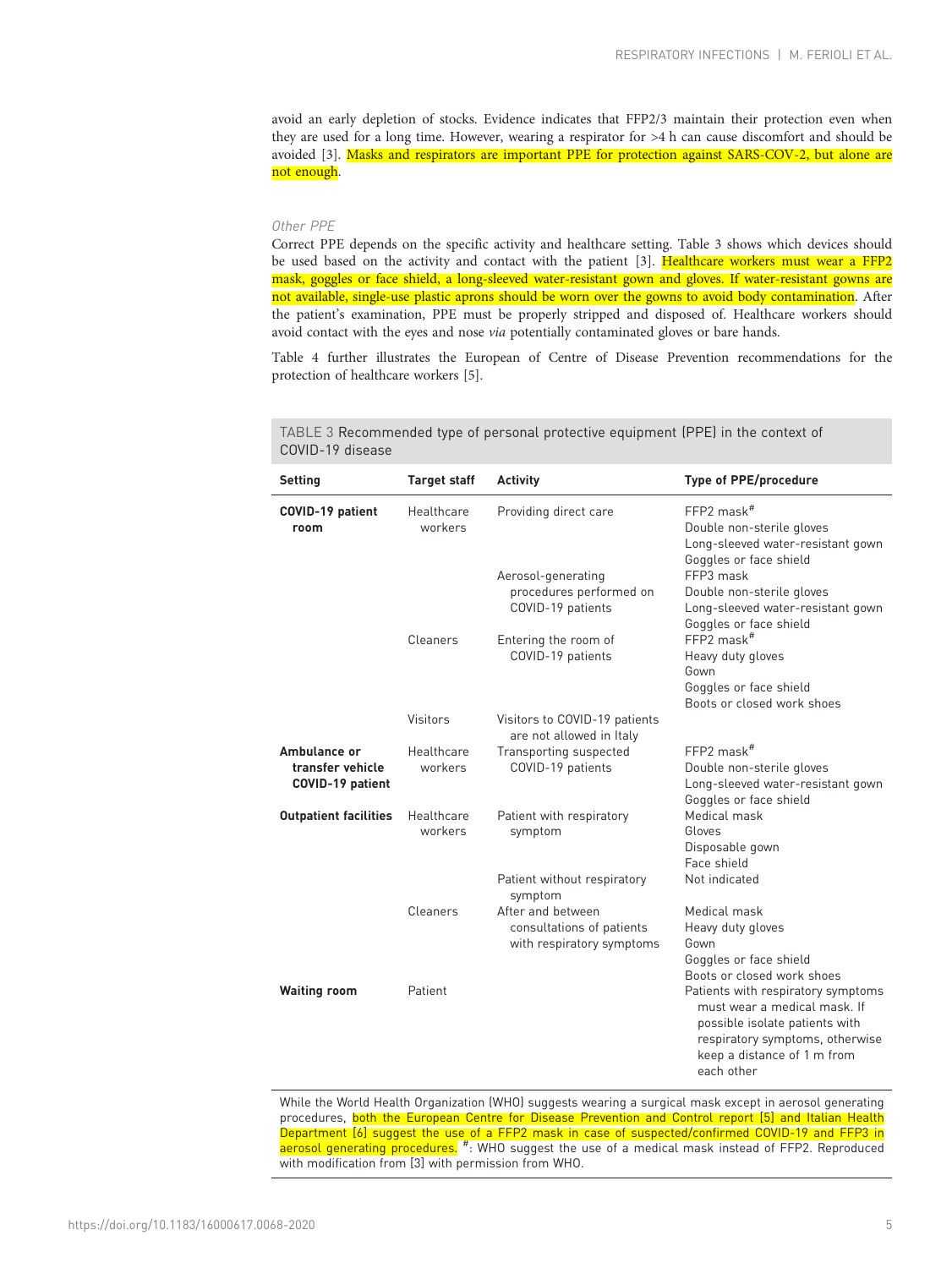<span id="page-5-0"></span>TABLE 4 Minimum components of personal protective equipment (PPE) to prevent infections in confirmed or suspected case of COVID-19

| <b>Protection</b>             | <b>Suggested PPE</b>              |
|-------------------------------|-----------------------------------|
| <b>Respiratory protection</b> | FFP2 or FFP3 respirator           |
| Eye protection                | Goggles or face shield            |
| <b>Body protection</b>        | Long-sleeved water-resistant gown |
| <b>Hand protection</b>        | Gloves                            |

It is also suggested to use a: FFP3 respirator when performing an aerosol-generating procedure; single-use plastic apron on top of the non-water-resistant gowns if long-sleeved water-resistant gowns are not available; and goggles that fit the contours of the user's face and are compatible with the respirator. Reproduced from [5] with permission of the ECDC.

A recent WHO document illustrates the correct dressing and undressing procedure, while a recent Italian Department of Health indication also summarises the dressing and undressing procedure (table 5) [\[6](#page-9-0)]. During the undressing procedure, it is crucial to avoid contact with potentially contaminated PPE, face, skin and mucosa. It is important to dispose of single-use PPE in the undressing area.

Medical devices must be disposable or dedicated to a single patient (stethoscope, sphygmomanometer and thermometers). If these devices are used on different patients, they must be washed and disinfected after visiting each patient (using 70% ethyl alcohol). Clean and disinfect the surfaces with which patients come into contact.

# Moving or transporting patients outside their room or dedicated area should be avoided if not necessary. Use portable X-ray machines or bedside chest ultrasound. If it is necessary to transport the patient, use pre-established preferential routes to minimise the exposure of healthcare professionals and other patients, by making the latter wear a mask. Make sure that transport personnel follow standard precautions and wear PPE [[17](#page-9-0)].

#### Optimising the availability of PPE

Considering the global shortage of PPE, the following strategies can guarantee greater availability of PPE. Using PPE appropriately allows us to preserve it for situations of real transmission risk. Therefore, it is

TABLE 5 Sequence of dressing and undressing actions for healthcare personnel in case of contact with suspected or confirmed case of COVID-19

| <b>Dressing procedure</b>                                          | <b>Undressing procedure</b>                                                         |
|--------------------------------------------------------------------|-------------------------------------------------------------------------------------|
| Remove all jewellery and personal items                            | Remove the disposable gown and dispose of it                                        |
| Practice hand hygiene with soap and water or<br>alcoholic solution | Remove the first pair of gloves and dispose of them                                 |
| Check device integrity, do not use damaged<br>devices              | Remove the glasses and sanitise them                                                |
| Wear a first pair of gloves                                        | Remove FFP2/FFP3 by handling it from the rear and<br>dispose of it in the container |
| Wear the disposable gown over the uniform                          | Remove the second pair of gloves                                                    |
| Wear FFP2/FFP3                                                     | Practice hand hygiene with alcoholic solutions or with<br>soap and water            |
| Wear protective glasses                                            |                                                                                     |
| Put on a second pair of gloves                                     |                                                                                     |
|                                                                    |                                                                                     |

Data from [6].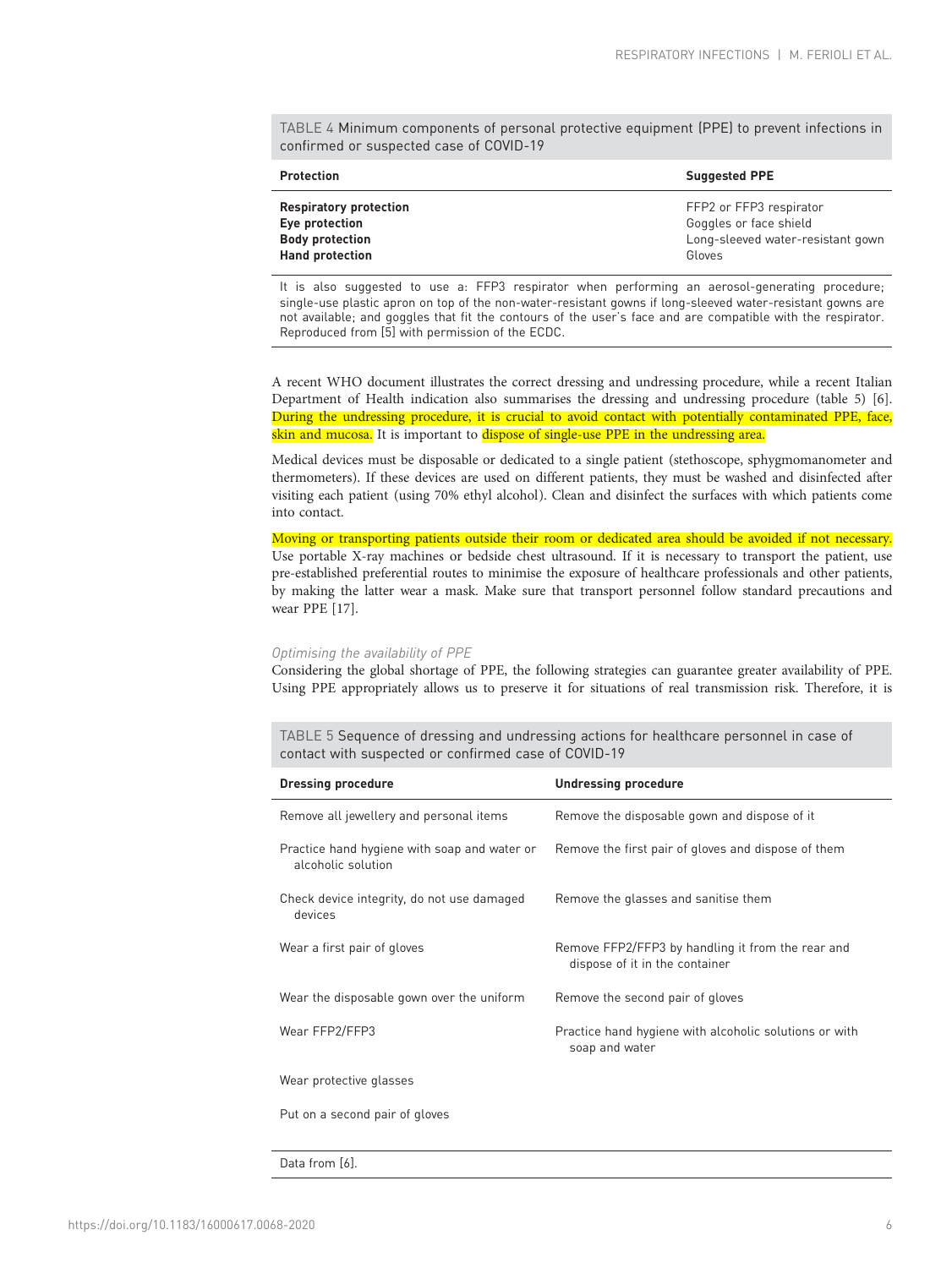necessary to select the appropriate PPE and learn the right way to wear, remove and dispose of them properly. Strategies for optimising PPE include the following.

- Telemedicine to evaluate suspected cases of COVID-19 (e.g. toll-free numbers available in Italy)
- Use physical barriers to reduce exposure to the COVID-19 virus such as glass or plastic windows; this approach could be implemented in triage procedures
- Limit the number of healthcare workers in patients' rooms if they are not directly involved in patient care. Schedule all the activities in order to reduce the number of times entering the patients' rooms (e.g. check vital signs when administering drugs or leaving food while performing other routine activities) and plan which activities should be carried out at the patient's bed [\[3](#page-9-0)]

# 3. Precautions to minimise transmission in case of aerosol-generating procedures in COVID-19 patients

Aerosol-generating procedures expose healthcare workers at high risk of contagion [[7](#page-9-0)]. Aerosol-generating procedures include airway suction, bronchoscopy, endotracheal intubation, tracheostomy and cardiopulmonary resuscitation. In a recent publication, the WHO also includes NIV [\[3](#page-9-0)]. Whenever possible, these procedures should be performed, in negative pressure rooms with a minimum of 12 air changes per hour or at least 160 L·s<sup>-1</sup> per patient in facilities with natural ventilation, according to WHO guidelines [[4](#page-9-0)].

Healthcare workers performing aerosol-generating procedures should wear a waterproof long-sleeved gown, double non-sterile gloves, eye protection (with lateral protection) and a respirator that ensures a level of protection equal or greater than N95/FFP2 ([table 2\)](#page-3-0). The document issued by the European Centre for Disease Prevention and Control suggests a FFP3 mask for aerosol-generating procedures ([table 3\)](#page-4-0) [[5](#page-9-0)].

The practical recommendations for critical care and anaesthesiology teams released by a group of Canadian anaesthesiologists [\[18\]](#page-9-0) also suggest the following additional measures for endotracheal intubation.

- Prioritise a planned early intubation rather than an emergency intubation, at high risk of contagion
- If possible, avoid bag-mask ventilation
- Ensure adequate patient sedation
- Minimise the number of healthcare workers in the room to essential team members
- Provide all necessary equipment and medication in the room, do not use the crash trolley

This document also suggests wearing a shield visor in addition to protective goggles in order to guarantee double protection. Canadian anaesthesiologists' advice to consider the use of powered air purifying respirators (PAPRs) for high-risk procedures (figure 1). PAPRs use a battery-powered fan to conduct air through a filter allowing the wearer to breathe through a mask or a helmet. PAPRs may offer greater protection than FFP2, even if there is no evidence about comparison of these PPEs in terms of viral transmission. However, the use of PAPRs is burdened by the high costs and communication limits determined by the noise of the fan. Another risk that must be considered is the high probability of contamination during the undressing procedures, which makes it necessary to support healthcare workers with expert staff.



FIGURE 1 Example of a powered air purifying respirator.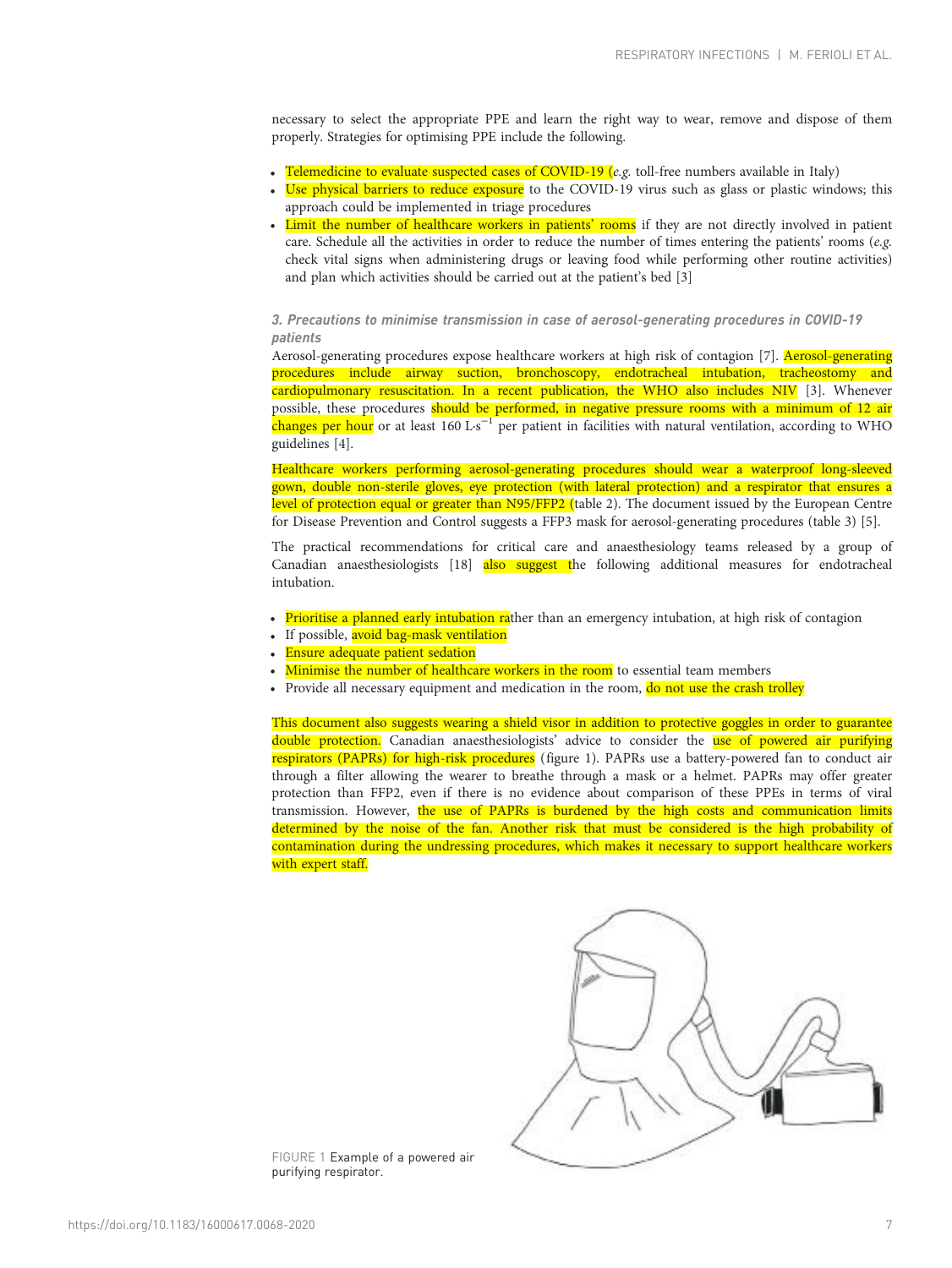More specific precautions are provided by the Chinese Thoracic Society [[19](#page-9-0)], which gives further suggestions for the treatment and ventilatory support of COVID-19 patients.

- Do not use humidifiers during conventional oxygen therapy
- The patient has to wear the surgical mask to reduce contamination risk of the room
- During HFNC treatment, ensure correct placement of the nasal cannulas (which must be completely inserted in the nostrils and secured with the elastic bands on the patient's head in order to minimise lateral losses). Place a surgical mask over the nasal cannulas (figure 2)
- During NIV support, use a double-limb circuit with a non-vented mask. Place three filters per ventilator: between the expiratory port and the ventilator; between the inspiratory port and the ventilator; and another filter near the patient's mask. The interface with the lowest risk of aerosol emission is the helmet equipped with an inflatable neck cushion
- If bag-mask ventilation is needed, place a filter between the bag valve and the mask/endotracheal tube to reduce airborne contamination
- Use closed circuits in case suction is needed
- Use PPE during bronchoscopy
- Ensure the patient wears a cap that also covers the eyes in order to reduce the risk of face contamination (with eye discharge) during bronchoscopy. Place a suction catheter in the patient's oral cavity to ensure a local negative pressure that reduces the droplets released by the patient. Cover the patient's mouth with a mask. The suction circuit must be closed. If patient is supported by NIV, use the access through the hole on the patient's mask
- A shower is recommended after undressing, including disinfection of the ears and mouth

# FIGURE 2 Correct placement of

high-flow nasal cannulas. On the left, correct placement of the cannulas. Nasal cannulas must be completely inserted into the nostrils, the elastic bands must be well secured to the patient's head, it is recommended to avoid folding of the tube near the interface. On the right, placement of a medical mask over the high-flow nasal cannulas. Modified from [\[19](#page-9-0), [20](#page-9-0)].





FIGURE 3 Placement of the filter<br>during bag-mask ventilation. ventilation. Modified from [\[19](#page-9-0)].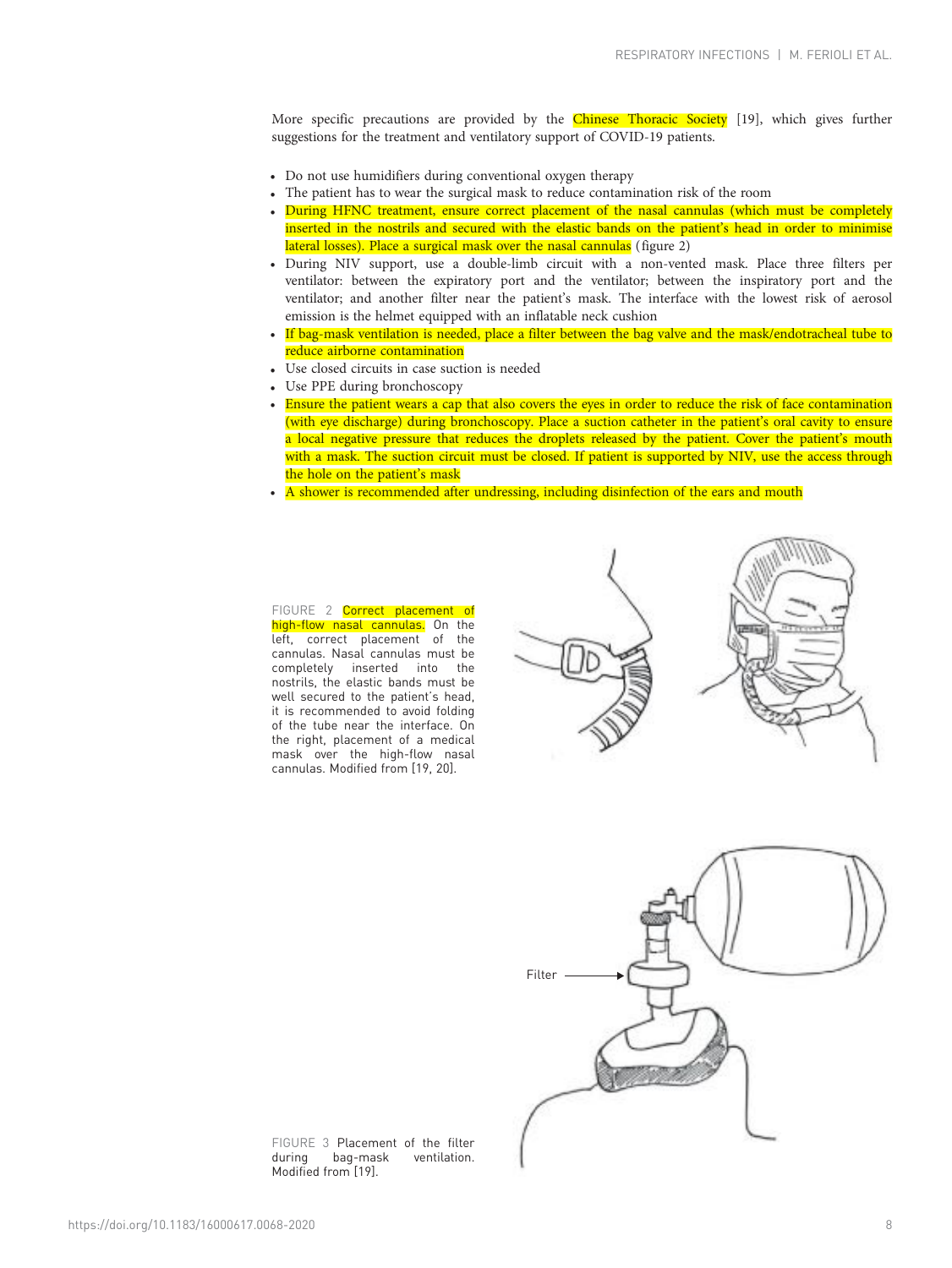<span id="page-8-0"></span>

FIGURE 4 Precautions provided by the Chinese Thoracic Society for bronchoscopy. Ensure the patient wears a cap that also covers the eyes, place a suction catheter in the patient's oral cavity and cover the patient's mouth with a surgical mask. Modified from [\[19](#page-9-0)].



FIGURE 5 Precautions provided by the Chinese Thoracic Society for bronchoscopy during noninvasive/ invasive mechanical ventilation. Use the access port in the patient's mask/the mount. Modified from [[19](#page-9-0), [20](#page-9-0)].

# **Conclusions**

According to evidence, approximately 20% of COVID-19 patients develop a severe or critical form of disease (Adult Respiratory Distress Syndrome), which in 19-32% of cases requires respiratory support treatment [\[20\]](#page-9-0). Oxygen therapy, HFNC, CPAP and NIV are noninvasive support methods with a high risk of aerosol dispersion, especially in unprotected environments. Being aware of the exhalation distance of the various methods allows us to favour those with the lowest risk  $(e.g.$  helmet with an inflatable neck cushion) and to take the necessary precautions (e.g. correct placing of the HFNC). Despite the high risk of contagion during these procedures, evidence suggests that the observance of the indications for the use of PPE are effective in preventing infections among healthcare workers. In a case-control study conducted during the SARS epidemic in Hong Kong [[21](#page-9-0)] which investigated the effective adhesion of personnel to PPE (gloves, disposable shirts, goggles and masks) none of the staff reporting use of all measures contracted the virus, while all the infected staff had omitted at least one measure. Given the high risk of emission of large quantities of droplets, aerosol-generating procedures require greater precaution by healthcare personnel.

Conflict of interest: None declared.

# References

- 1 Guarner J. Three emerging coronaviruses in two decades: the story of SARS, MERS, and now COVID-19. Am J Clin Pathol 2020; 153: 420–421.
- 2 Yu IT, Xie ZH, Tsoi KK, et al. Why did outbreaks of severe acute respiratory syndrome occur in some hospital wards but not in others? Clin Infect Dis 2007; 44: 1017–1025.